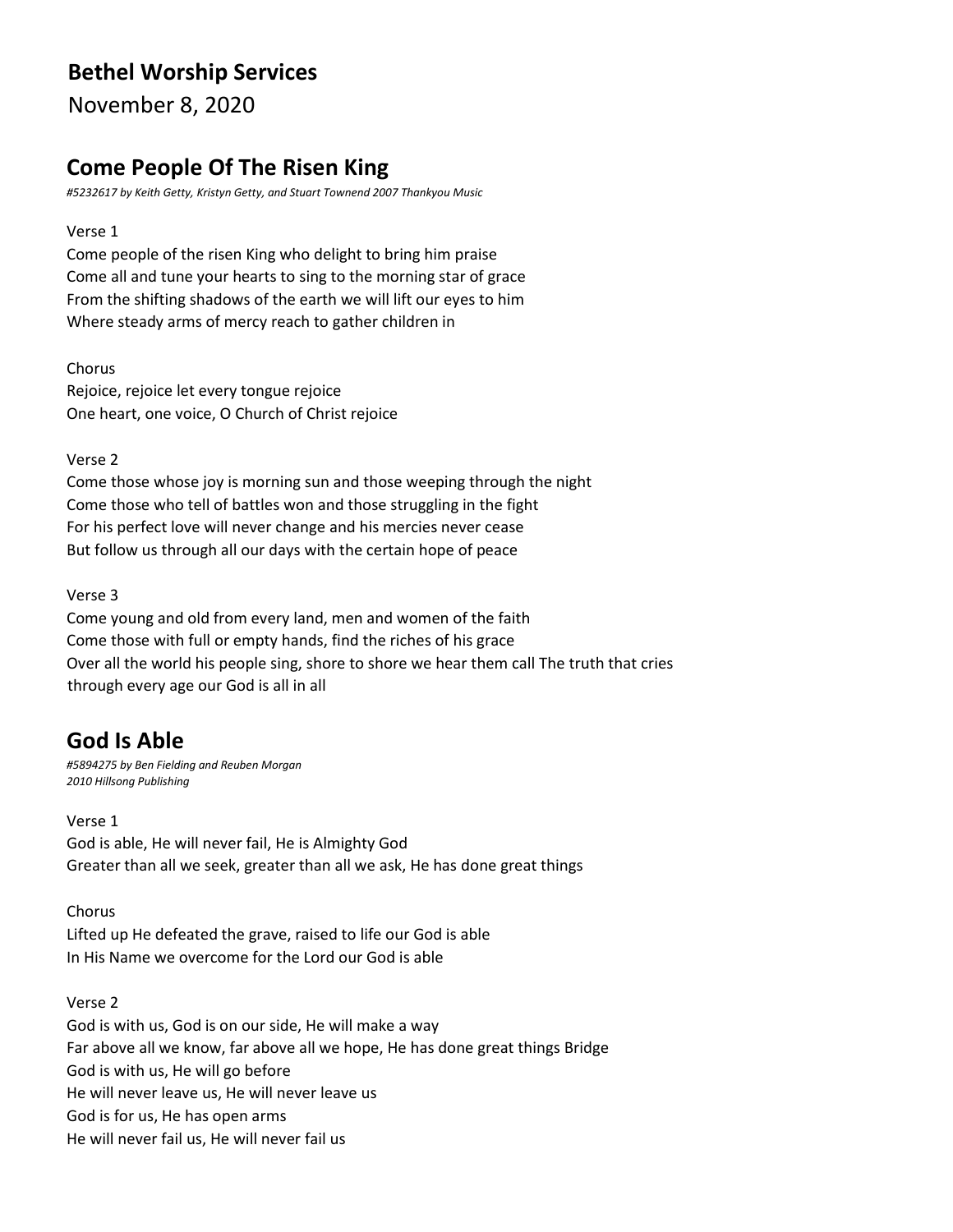## **Turn Your Eyes**

*#7120053 by Helen H. Lemmel, George Romanacce, Nic Trout, and Kevin Winebarger 2018 You Simply Love Publishing (Admin. by Kevin Winebarger) and Remaining portion is unaffiliated*

### Verse 1

Turn your eyes upon Jesus Look full in His wonderful face And the things of earth will grow strangely dim In the light of His glory and grace Verse 2

Turn your eyes to the hillside Where justice and mercy embrace There the Son of God gave His life for us And our measureless debt was erased

Chorus 1

Jesus to You we lift our eyes Jesus our glory and our prize We adore You behold You our Savior ever true Oh Jesus we turn our eyes to You

Verse 3

Turn your eyes to the morning And see Christ the lion awake What a glorious dawn fear of death is gone For we carry His life in our veins

### Verse 4

Turn your eyes to the heavens Our King will return for His own Every knee will bow every tongue will shout All glory to Jesus alone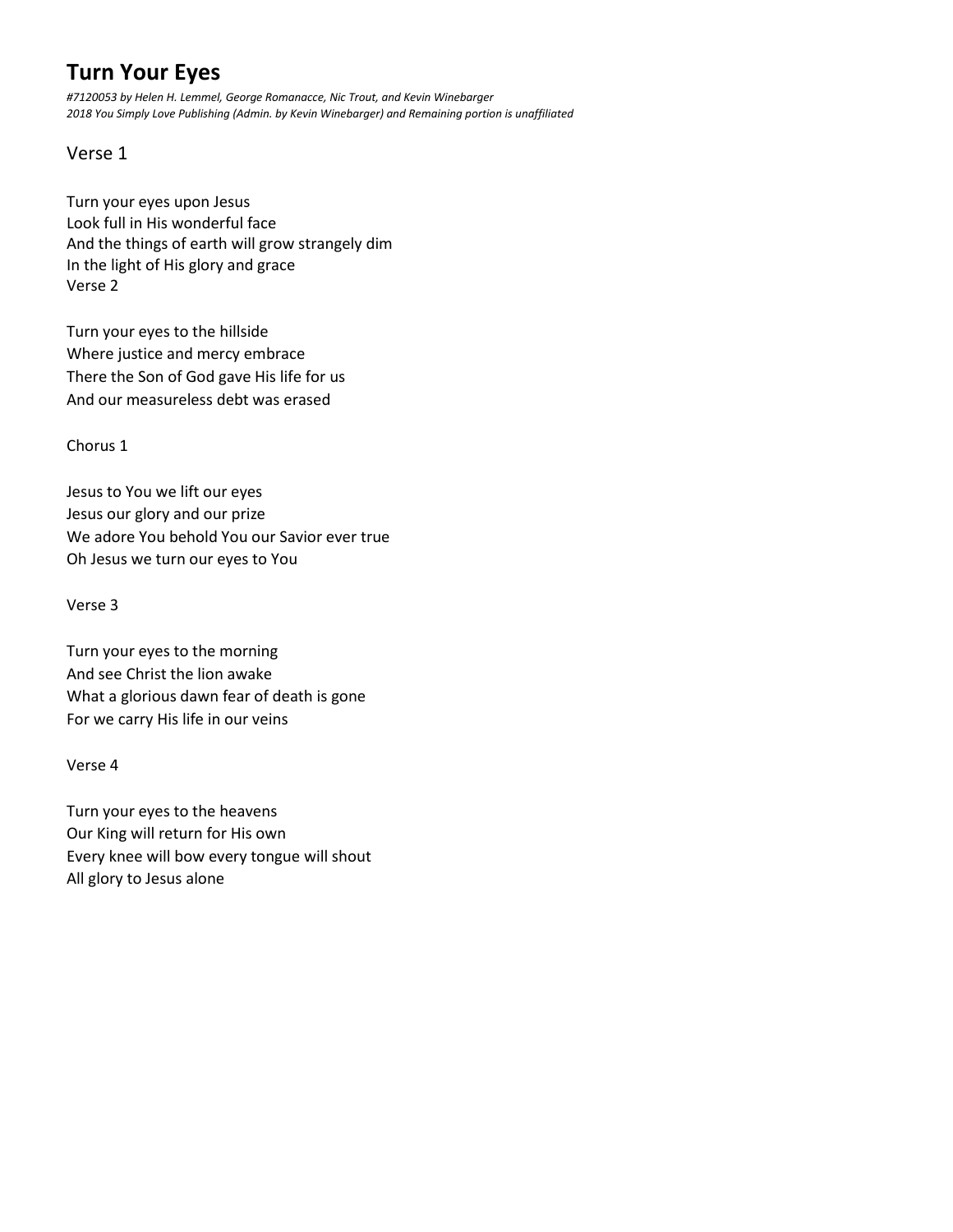# **APOSTLE'S CREED**

I believe in God, the Father almighty, creator of heaven and earth. I believe in Jesus Christ, his only Son, our Lord, Who was conceived by the Holy Spirit and born of the Virgin Mary. He suffered under Pontius Pilate, was crucified, died, and was buried; He descended to hell. The third day he rose again from the dead. He ascended to heaven and is seated at the right hand of God the Father almighty. From there he will come to judge the living and the dead. I believe in the Holy Spirit, The holy catholic\* church, The communion of saints, The forgiveness of sins, The resurrection of the body, And the life everlasting. Amen.

# **Sermon Title: GOD REMEDY FOR GUILT AND SHAME Text: Romans 3:21-28**

## **This Is Amazing Grace**

*#6333821 by Josh Farro, Jeremy Riddle, and Phil Wickham 2012 Bethel Music, Seems Like Music, Sing My Songs, Phil Wickham Music, and Warner Chappell Music*

### Verse 1

Who breaks the power of sin and darkness, whose love is mighty and so much stronger The King of Glory, the King above all kings Who shakes the whole earth with holy thunder, who leaves us breathless, in awe and wonder The King of Glory, the King above all kings

### Chorus

This is amazing grace, this is unfailing love That you would take my place, that you would bear my cross You laid down your life, that I would be set free Woah… Jesus I sing for all that you've done for me

### Verse 2

Who brings our chaos back into order, who makes the orphan a son and daughter The King of Glory, the King above all kings Who rules the nations with truth and justice, shines like the sun in all its brilliance The King of Glory, the King above all kings

Bridge

Worthy is the Lamb who was slain, worthy is the King who conquered the grave Worthy is the Lamb who was slain, worthy is the King who conquered the grave